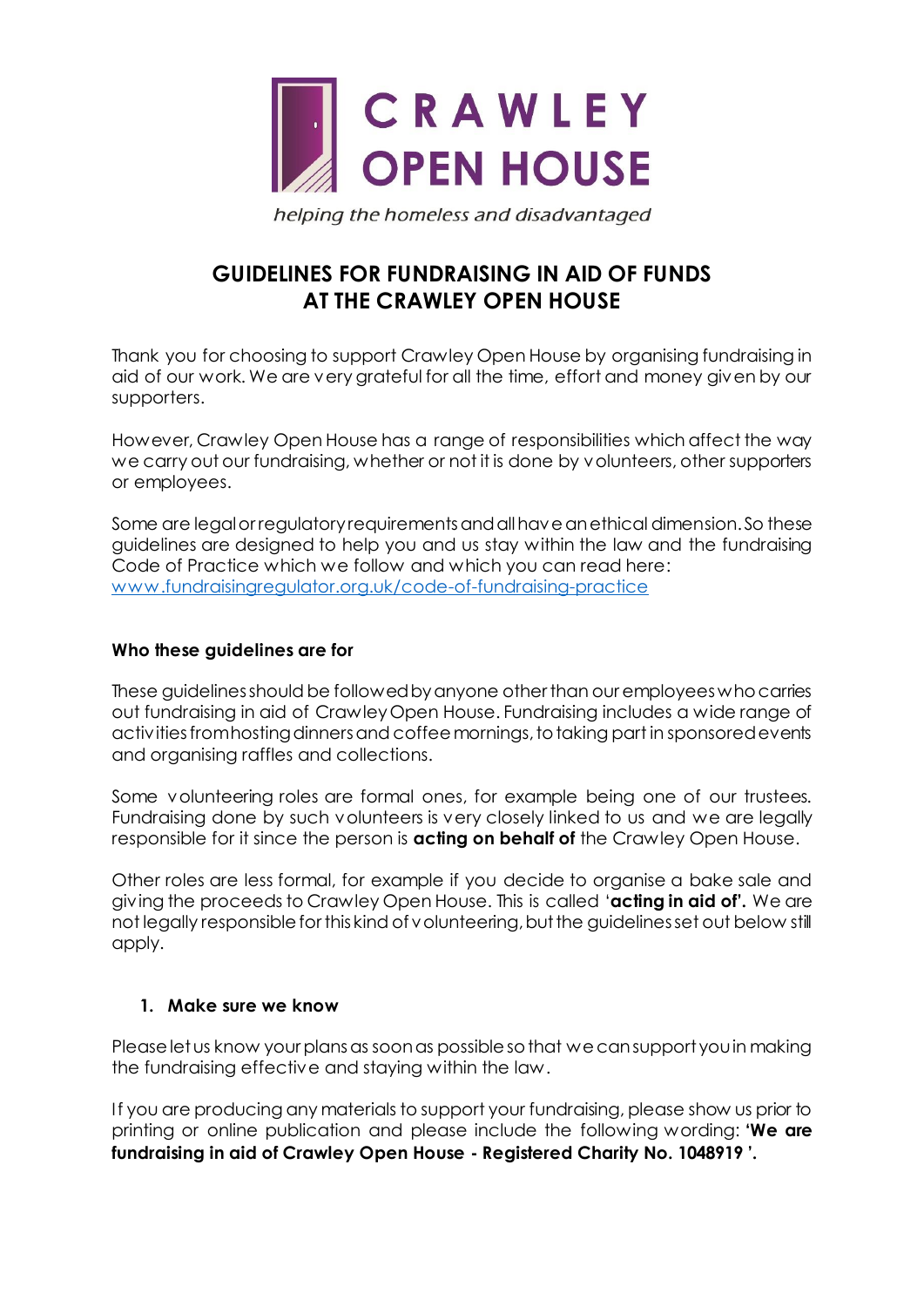# **2. Think about Health & Safety and Safeguarding**

It's the cause of lots of jokes and complaints, but making sure people are safe at an event is really important. You may need to carry out a risk assessment, and if you are providing food and drink, especially if people are paying for it, then you need to comply with food safety laws and regulations. The Health and Safety Executive has some guidelines about how to carry out a risk assessment here: [www.hse.gov.uk/pubns/indg163.pd](http://www.hse.gov.uk/pubns/indg163.pdf)f

Special attention should be paid if children or vulnerable adults are involved in an event or other activity.

Depending on the nature of your event you may want to think about insurance. Crawley Open House's own insurance does not cover fundraising or events undertaken in aid of Crawley Open House by volunteers.

## **3. Think about money, especially cash**

If you are receiving cash then you need to think about how it will be kept secure. If a significant quantity is involved, then it is best to have two people involved at all times in cash handling. That way it is more secure, and you have the assurance that someone else has been involved. You need to get the cash to Crawley Open House as soon as possible after you raise it.

For any non-cash payments, we ask that you get the money to us within one month of a fundraising event. **Cheques must be made payable to 'Crawley Open House'.**

If you would prefer to make a bank transfer then please contact us for our bank details.

# **4. Think about Gift Aid**

Gift Aid means that donations to Crawley Open House are worth 25% more. The easiest way for you to accept donations and ensure we can collect Gift Aid is to use online fundraising tools. We suggest Just Giving which is quick and easy to set up.

Alternatively, if you are organising a sponsored event and collecting money yourself, you can ask people to give you their name and address and tick a 'Gift Aid' box on the sponsor form. We can give you a sample form and wording that you can use.

**Please note, you cannot collect money from friends and sponsors and then give all the money as a Gift Aid donation from yourself**. This would not satisfy the Gift Aid rules, since you have to make Gift Aid gifts out of your own income, not someone else's.

# **5. Think about people's privacy**

Crawley Open House has to comply with data protection laws and regulations. That means that anyone who is on our database must know that they are on it and what we do with their data. We promise people not to share their data with any other organisation or person, other than for Crawley Open House's own use.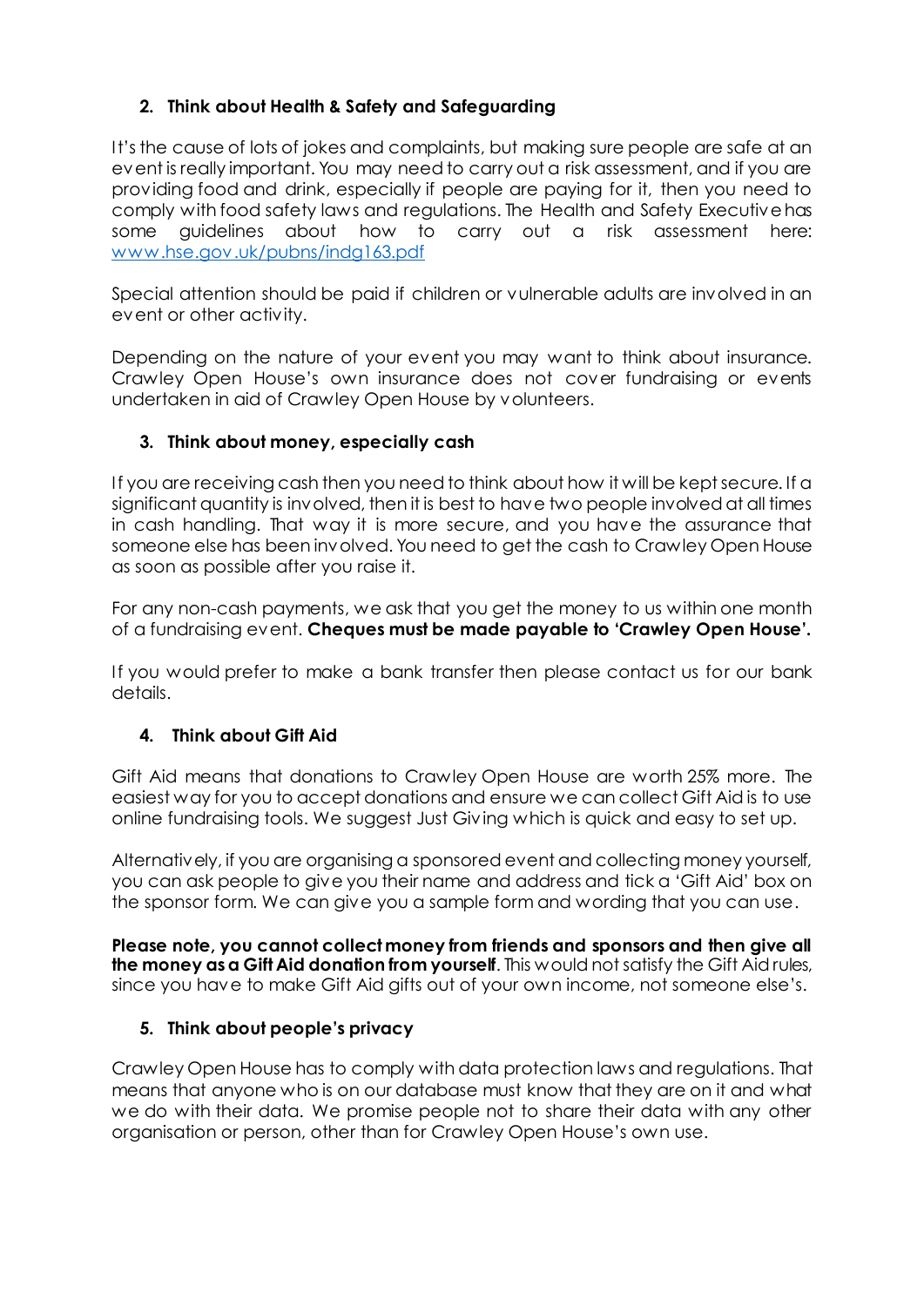This means that when you are volunteering to raise funds in aid of Crawley Open House, you must not share information about people for any purpose other than Crawley Open House's own use. For example, an invitation list to an event is confidential and should not be shared beyond the group of people being invited.

A helpful way to think about what is appropriate or not is to ask yourself 'Would the person concerned be happy if they knew I was using or sharing information about them in this way?' If the answer is 'no' then use of data in that way is probably not lawful.

## **6. Think about whether permissions are needed**

## *Street collections*

Crawley Open House's policy is that street collections are only undertaken by staff or volunteers acting on behalf of Crawley Open House, so we ask you not do street collections in aid of Crawley Open House.

## *Raffles and Lotteries*

The terms raffle and lottery are used interchangeably, and they are one of the most heavily regulated areas of fundraising because they are a form of gambling. You can hold a raffle if it takes place during a non-commercial event and if the raffle happens on the premises where the event is taking place.

Lotteries and raffles which are promoted to the general public, as opposed to those open only to members of a workplace, or society, or single dwelling require a licence from the local authority or the Gambling Commission depending on their size. Details are available at: [www.fundraisingregulator.org.uk/l13-0-raffles-lotterie](http://www.fundraisingregulator.org.uk/l13-0-raffles-lotteries/)s/

## **Summary**

- Everyone fundraising for Crawley Open House should read and follow this guidance.
- Always tell us what you are planning to do to support Crawley Open House.
- Be aware of your legal responsibilities.
- Be aware of your health and safety responsibilities.
- Gift Aid forms should always be signed by the donor, not the collector.
- Cash should always be paid in as soon as reasonably possible.
- Funds raised should be sent to Crawley Open House within a month of any event.
- Payments should always be made to Crawley Open House.

## **Questions and further help**

If you have any questions about these guidelines or about how to plan fundraising in aid of Crawley Open House, please contact Ian Wilkins, Fundraising and Relationship Manager on 01293447702 or *[Ian.Wilkins@crawleyopenhouse.co.u](mailto:Ian.Wilkins@crawleyopenhouse.co.uk)k* 

Further resources on fundraising in aid of charities are available via the links below : [www.institute-of-fundraising.org.uk/code-of-fundraising](http://www.institute-of-fundraising.org.uk/code-of-fundraising-practice/guidance/volunteer-fundraising-guidance)[practice/guidance/volunteer-fundraising-guidance](http://www.institute-of-fundraising.org.uk/code-of-fundraising-practice/guidance/volunteer-fundraising-guidance)